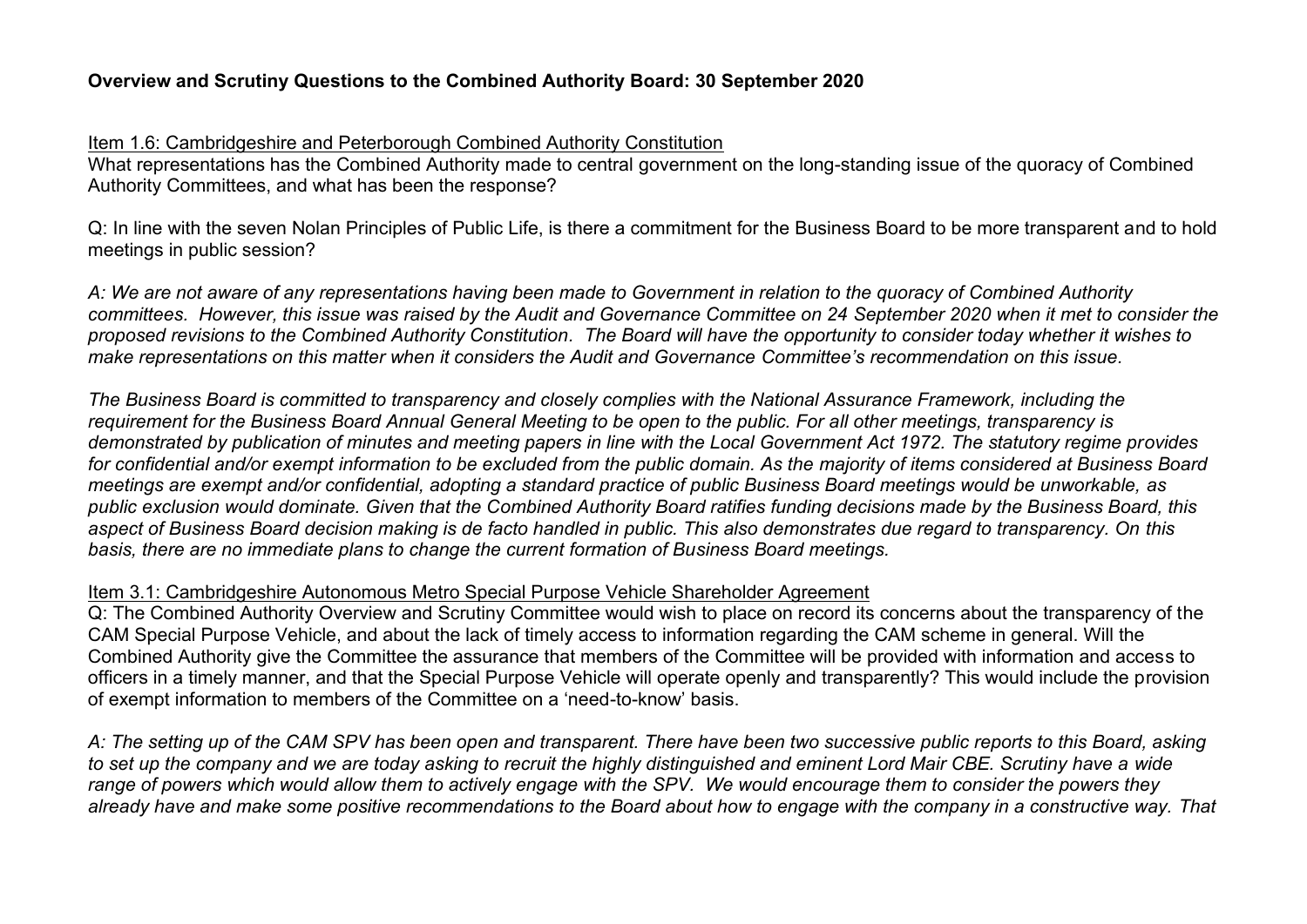*will help us deliver the very best transport system for Cambridgeshire and Peterborough. I would encourage the Monitoring Officer to work with the Overview and Scrutiny Committee to develop their proposals for a positive way of working.*

## Item 3.2: A10 Junctions and Dualling

Q: If the Department of Transport funding decision on dualling is negative will the whole £2m for the Outline Business Case still be required? And in that situation, would the Combined Authority proceed with a junctions-only option, and in what timescale?

*A: It would be inappropriate to predetermine the outcome of the Department for Transport decision. The Combined Authority Board will consider the way forward following that decision and the appropriate share of funding to enable the delivery of either Junctions only, Dualling or a hybrid of the two. Timescales will become clearer following this decision. Whilst we have not carried out a formal consultation there has been a very successful and well-attended virtual consultation. The outcome of this supported the dualling option and showed it is highly favoured by the majority of the electorate.* 

### Item 3.3: Market Towns Programme Investment Prospectus

Q: It appears that there is nothing in the proposals which affect Chatteris. Is this a timing issue and, if so, when is it envisaged that funding applications for Chatteris will be considered?

*A: Correct. This was a timing issue and Fenland District Council plan to submit proposals for Chatteris for consideration at CA Board in November.* 

Q: Have there been any project proposals that when independently appraised did not reach the pass mark, and, if so, what were these proposals? Can the projects be economically justified in the current climate?

*A: To date, the Combined Authority has received four proposals, all of which have been independently appraised against the programme assessment criteria and are recommended for approval by the Board today. The assessment process ensures that proposals viably deliver against priorities identified within the masterplans in consideration of the current climate and the need for market towns to play a proactive role in our response to Covid-19 economic recovery.* 

Q: What is the process for developing these applications? Who is involved and how can residents and local organisations be involved and contribute to the development of proposals?

*A: Market Town masterplans were consulted upon as part of their production to ensure local residents and organisations were able to contribute to their development. This is reflected within the agreed sets of priorities & interventions. District authorities have been asked to lead on and to continue working with local stakeholders in the development of proposals.*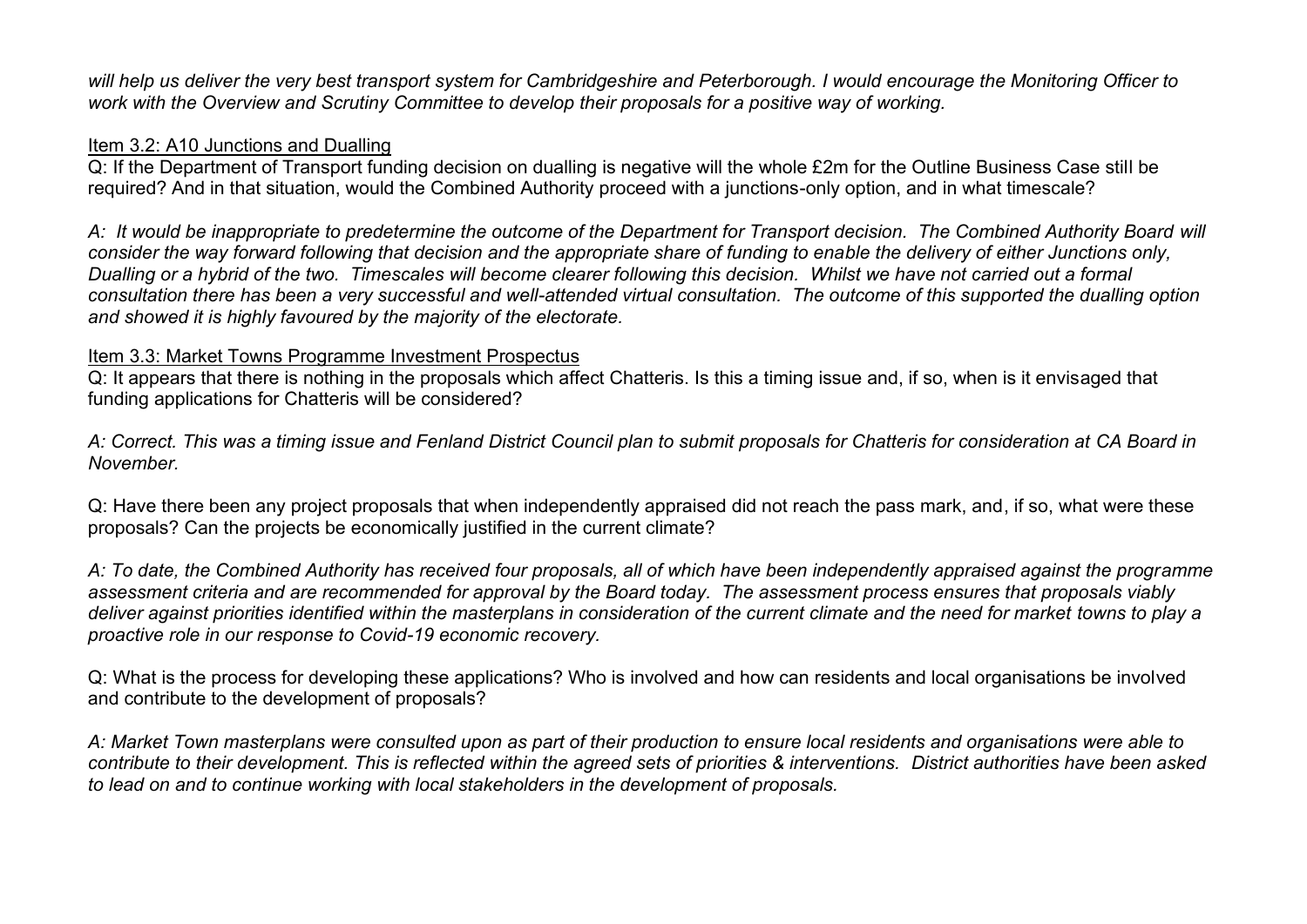### Item 4.3: Bus Reform

As with our question for Item 3.1, will the Combined Authority Board give an assurance of transparency to the Overview and Scrutiny Committee as this programme continues? The Committee has a Task and Finish Group which provided a series of recommendations last year and is committed to reporting back to the Committee at the end of this municipal year.

*A: The Bus Reform Project is being run in line with a published programme plan, and its activities and progress updates are transparently reported. The project reports formally to the Mayoral Bus Reform Task Force six times a year. All the City & District Councils nominate a member of the Mayoral Bus Reform Task Force, other stakeholders are included in meetings, and the minutes of these meetings are*  published. There was a widespread public consultation event, reaching around 5000 residents late last year, to inform the project's work.

*Officers have attended both meetings of the Oversight & Scrutiny Committee's Task & Finish Group to which they have been invited, and made presentations at each, which were circulated. The last of these meetings was in February 2020 and officers would be delighted to attend any further meetings of the Overview and Scrutiny Committee's Task and Finish Group which the Committee wishes to schedule.* 

Items 5.1: Sector-Based Work Academy and High Value Courses and 5.2: Business Growth Service Full Business Case Q: How can it be ensured that there will be no duplication of work with that being undertaken by the Greater Cambridge Partnership on these measures?

With that in mind will the Board commit to ensuring the most productive use of collaboration between the Combined Authority, the GCP, Cambridgeshire County and Peterborough City Councils, and district councils?

*A: The Combined Authority and the Greater Cambridge Partnership (GCP) are actively working together to ensure that there will be no duplication of work between the two organisations, in regard to the commissioning and delivery of the two programmes described by items 5.1 and 5.2. On all business support and skills interventions both organisations consult each other on their plans for the development and commissioning of new interventions.* 

*For instance, GCP officers have been involved in the development of proposals for Business Growth Service over the last 12 months and with colleagues in South Cambridgeshire District Council and Cambridge City on developing an implementation plan for the Business Growth Service. This can be found as the sub-economy delivery plan for Greater Cambridge within Appendix 3 of the Full Business Case. All six constituent councils have been involved in the development of local implementation plans.* 

*Further adaptions to the Business Growth Service that are included in the Full Business Case, to adapt it for COVID recovery, have also been developed in partnership with the GCP, and other colleagues from each of the six constituent councils, within the COVID Economic Recovery Sub-Group.*